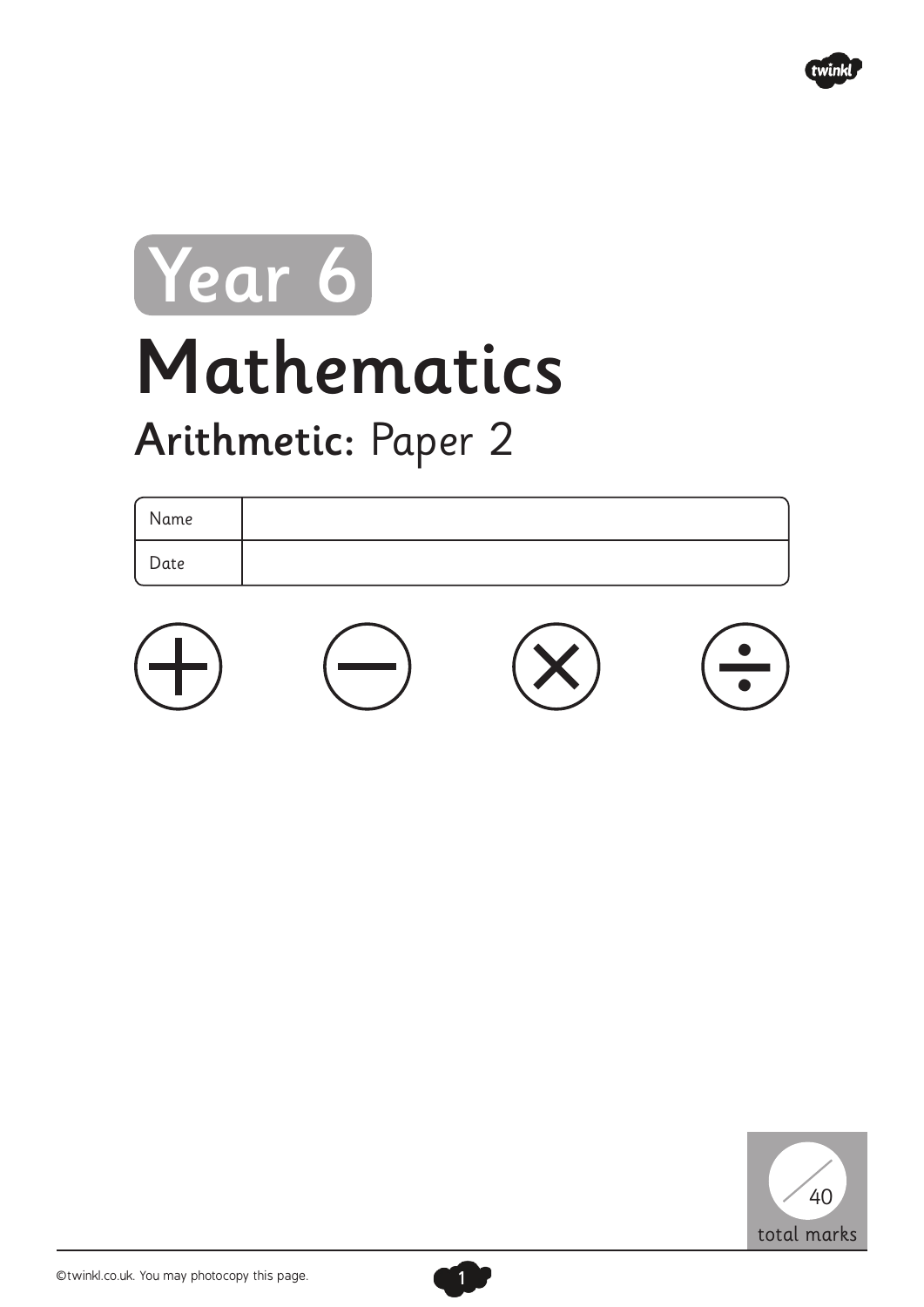





2



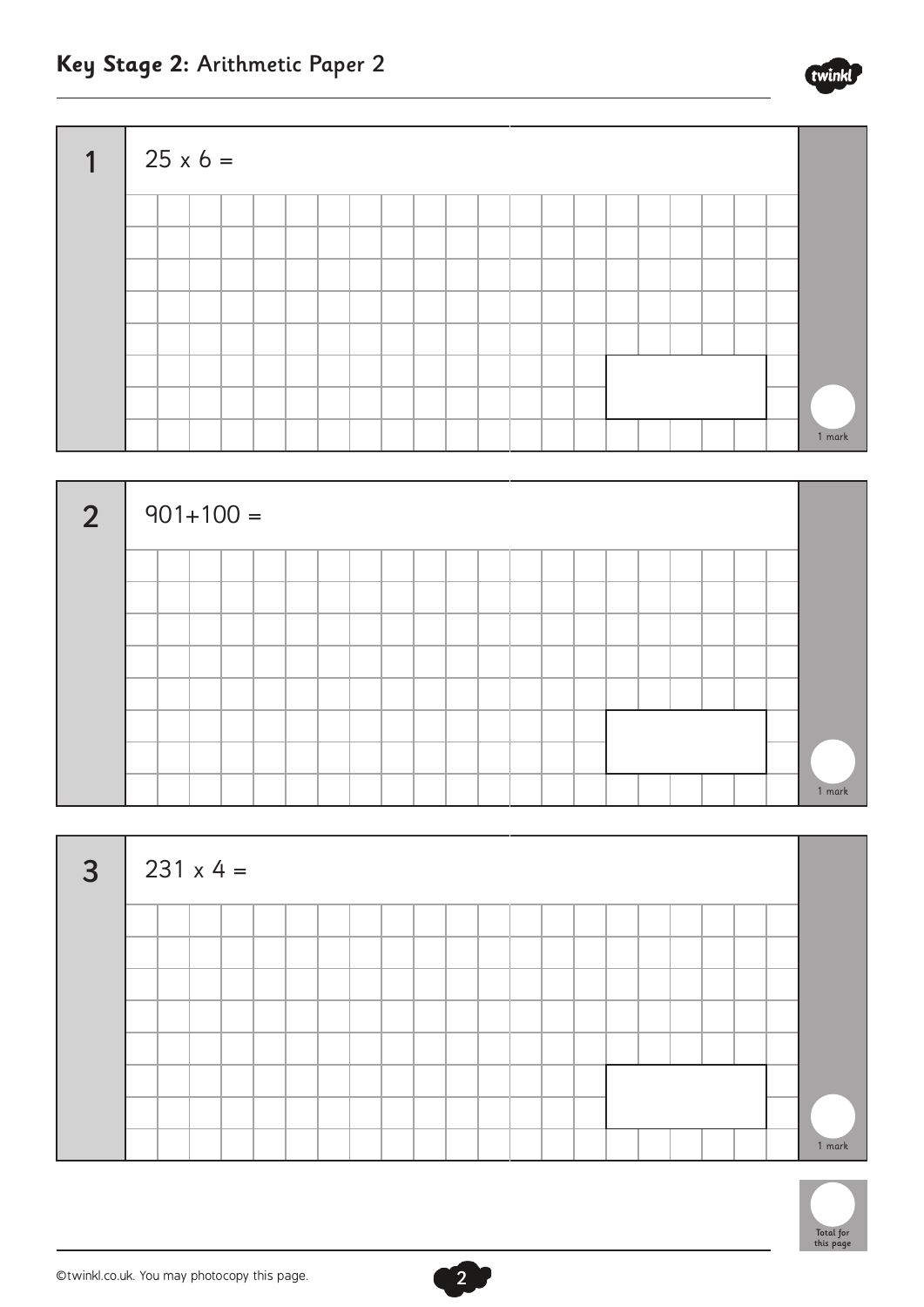| $\begin{array}{ c c } \hline \end{array}$ 6.3 - 0.2 = |  |  |  |  |  |  |  |  |  |  |        |
|-------------------------------------------------------|--|--|--|--|--|--|--|--|--|--|--------|
|                                                       |  |  |  |  |  |  |  |  |  |  |        |
|                                                       |  |  |  |  |  |  |  |  |  |  |        |
|                                                       |  |  |  |  |  |  |  |  |  |  |        |
|                                                       |  |  |  |  |  |  |  |  |  |  |        |
|                                                       |  |  |  |  |  |  |  |  |  |  |        |
|                                                       |  |  |  |  |  |  |  |  |  |  |        |
|                                                       |  |  |  |  |  |  |  |  |  |  |        |
|                                                       |  |  |  |  |  |  |  |  |  |  | 1 mark |





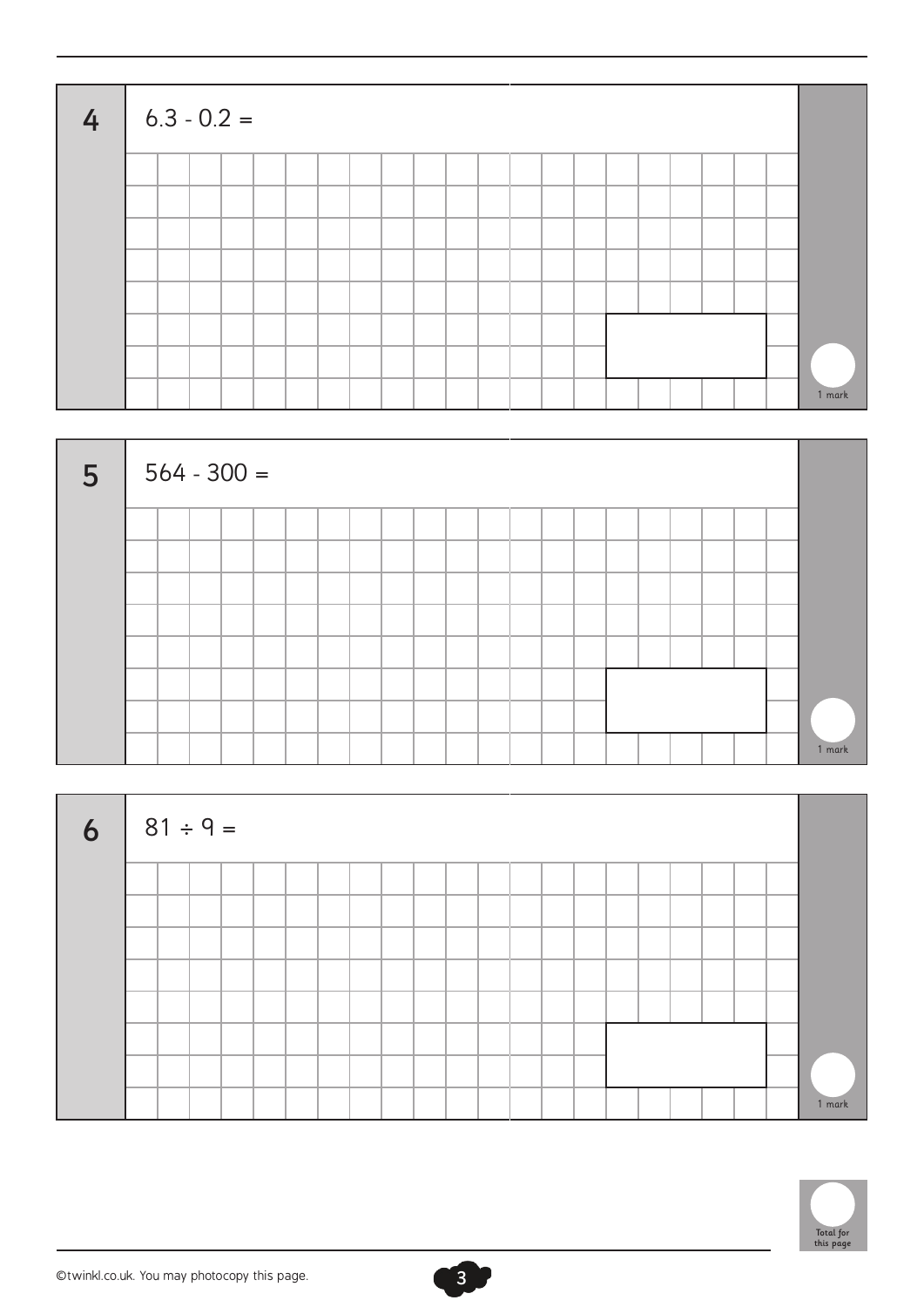|  |  | $= 587 + 3927$ |  |  |  |  |  |  |  |  |        |
|--|--|----------------|--|--|--|--|--|--|--|--|--------|
|  |  |                |  |  |  |  |  |  |  |  |        |
|  |  |                |  |  |  |  |  |  |  |  |        |
|  |  |                |  |  |  |  |  |  |  |  |        |
|  |  |                |  |  |  |  |  |  |  |  |        |
|  |  |                |  |  |  |  |  |  |  |  |        |
|  |  |                |  |  |  |  |  |  |  |  |        |
|  |  |                |  |  |  |  |  |  |  |  | 1 mark |







©twinkl.co.uk. You may photocopy this page.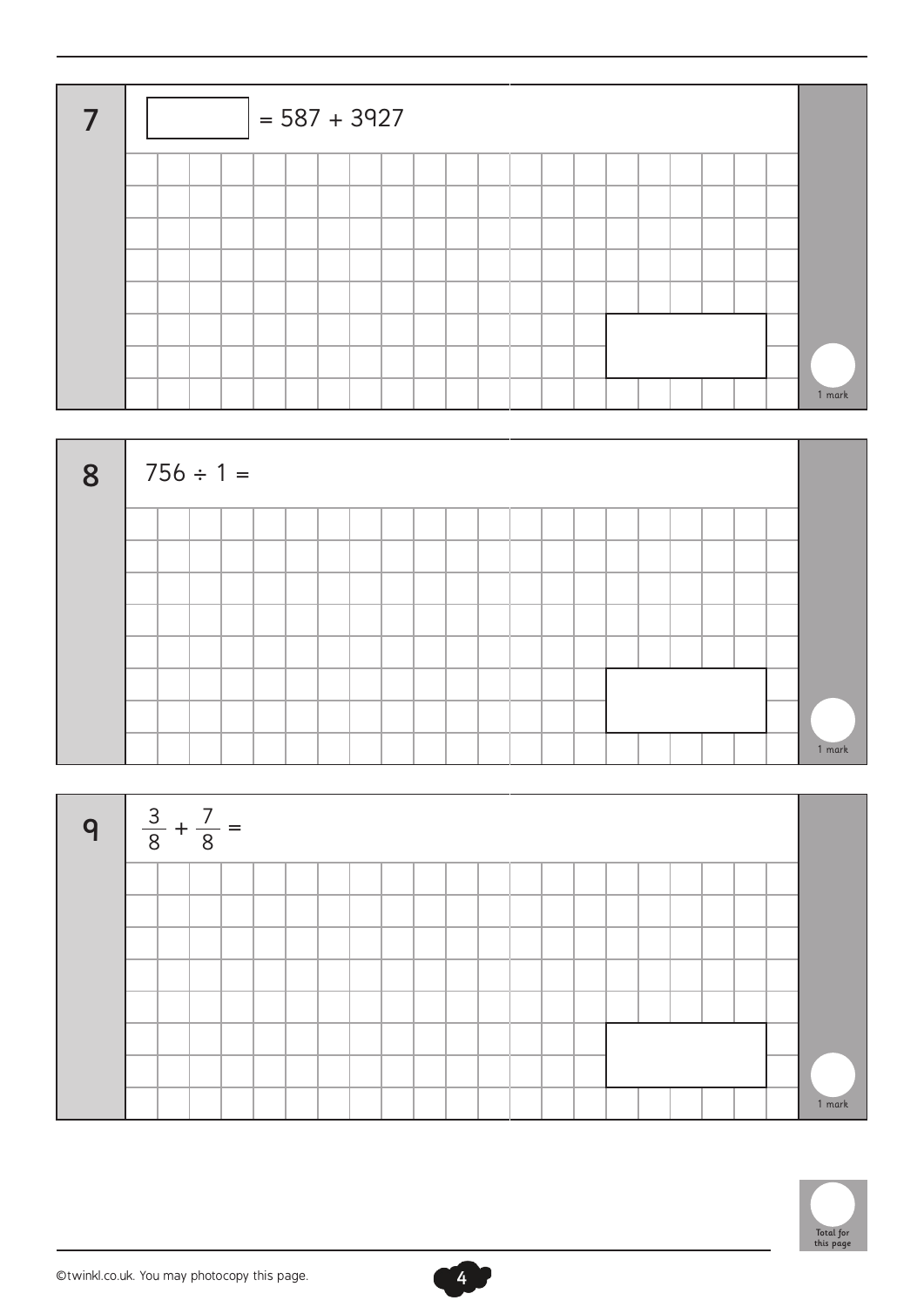| 10 |  | $2.81 + 0.006 =$ |  |  |  |  |  |  |  |  |        |
|----|--|------------------|--|--|--|--|--|--|--|--|--------|
|    |  |                  |  |  |  |  |  |  |  |  |        |
|    |  |                  |  |  |  |  |  |  |  |  |        |
|    |  |                  |  |  |  |  |  |  |  |  |        |
|    |  |                  |  |  |  |  |  |  |  |  |        |
|    |  |                  |  |  |  |  |  |  |  |  |        |
|    |  |                  |  |  |  |  |  |  |  |  |        |
|    |  |                  |  |  |  |  |  |  |  |  |        |
|    |  |                  |  |  |  |  |  |  |  |  | 1 mark |



| $12   810 \div 9 =$ |  |  |  |  |  |  |  |  |  |  |        |
|---------------------|--|--|--|--|--|--|--|--|--|--|--------|
|                     |  |  |  |  |  |  |  |  |  |  |        |
|                     |  |  |  |  |  |  |  |  |  |  |        |
|                     |  |  |  |  |  |  |  |  |  |  |        |
|                     |  |  |  |  |  |  |  |  |  |  |        |
|                     |  |  |  |  |  |  |  |  |  |  |        |
|                     |  |  |  |  |  |  |  |  |  |  |        |
|                     |  |  |  |  |  |  |  |  |  |  |        |
|                     |  |  |  |  |  |  |  |  |  |  | 1 mark |

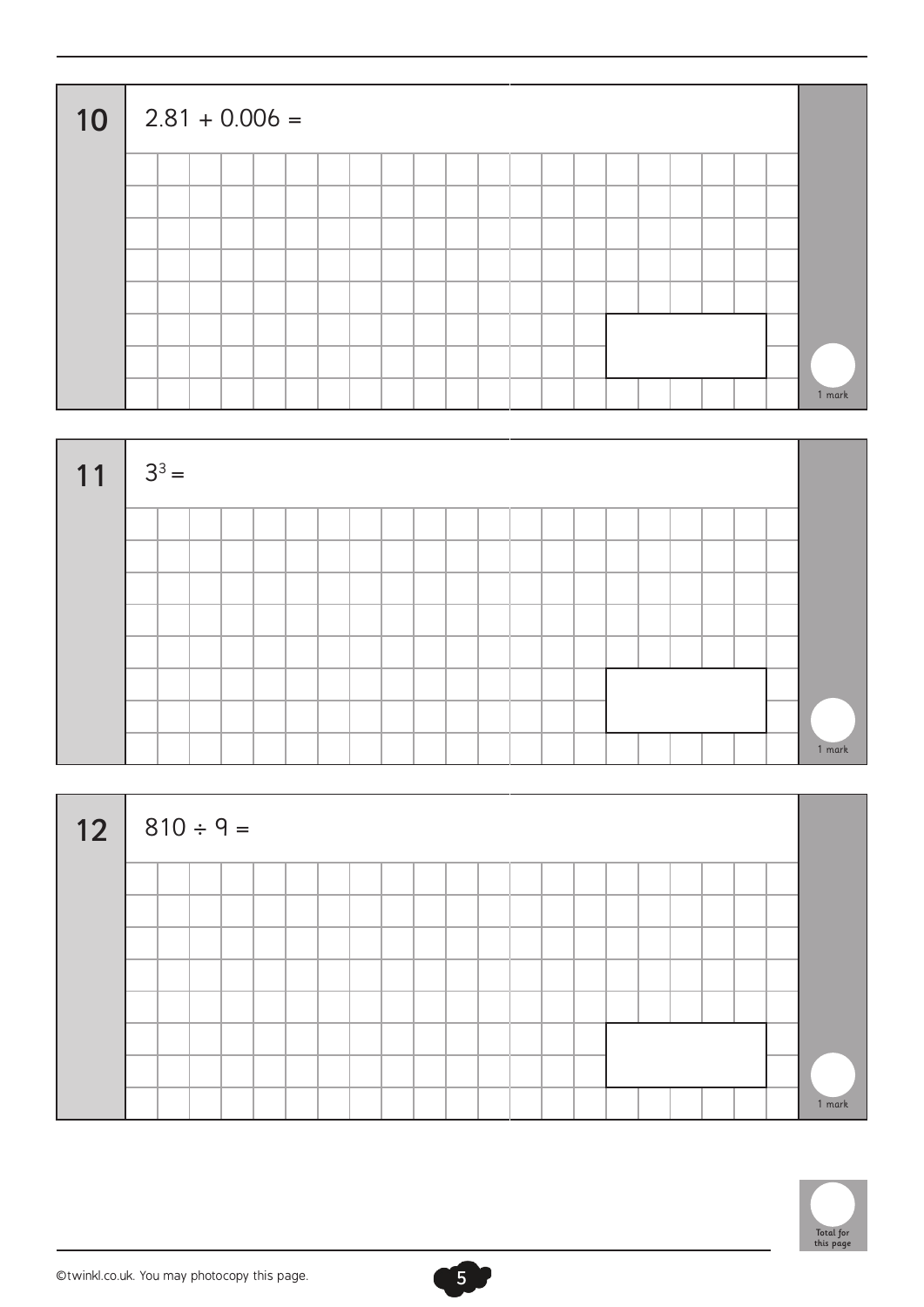| 13 |  |  | $67.1 \times 100 =$ |  |  |  |  |  |  |  |  |        |
|----|--|--|---------------------|--|--|--|--|--|--|--|--|--------|
|    |  |  |                     |  |  |  |  |  |  |  |  |        |
|    |  |  |                     |  |  |  |  |  |  |  |  |        |
|    |  |  |                     |  |  |  |  |  |  |  |  |        |
|    |  |  |                     |  |  |  |  |  |  |  |  |        |
|    |  |  |                     |  |  |  |  |  |  |  |  |        |
|    |  |  |                     |  |  |  |  |  |  |  |  |        |
|    |  |  |                     |  |  |  |  |  |  |  |  |        |
|    |  |  |                     |  |  |  |  |  |  |  |  | 1 mark |



| 15 |  |  | $7462 + 9024 =$ |  |  |  |  |  |  |  |  |        |
|----|--|--|-----------------|--|--|--|--|--|--|--|--|--------|
|    |  |  |                 |  |  |  |  |  |  |  |  |        |
|    |  |  |                 |  |  |  |  |  |  |  |  |        |
|    |  |  |                 |  |  |  |  |  |  |  |  |        |
|    |  |  |                 |  |  |  |  |  |  |  |  |        |
|    |  |  |                 |  |  |  |  |  |  |  |  |        |
|    |  |  |                 |  |  |  |  |  |  |  |  |        |
|    |  |  |                 |  |  |  |  |  |  |  |  |        |
|    |  |  |                 |  |  |  |  |  |  |  |  | 1 mark |

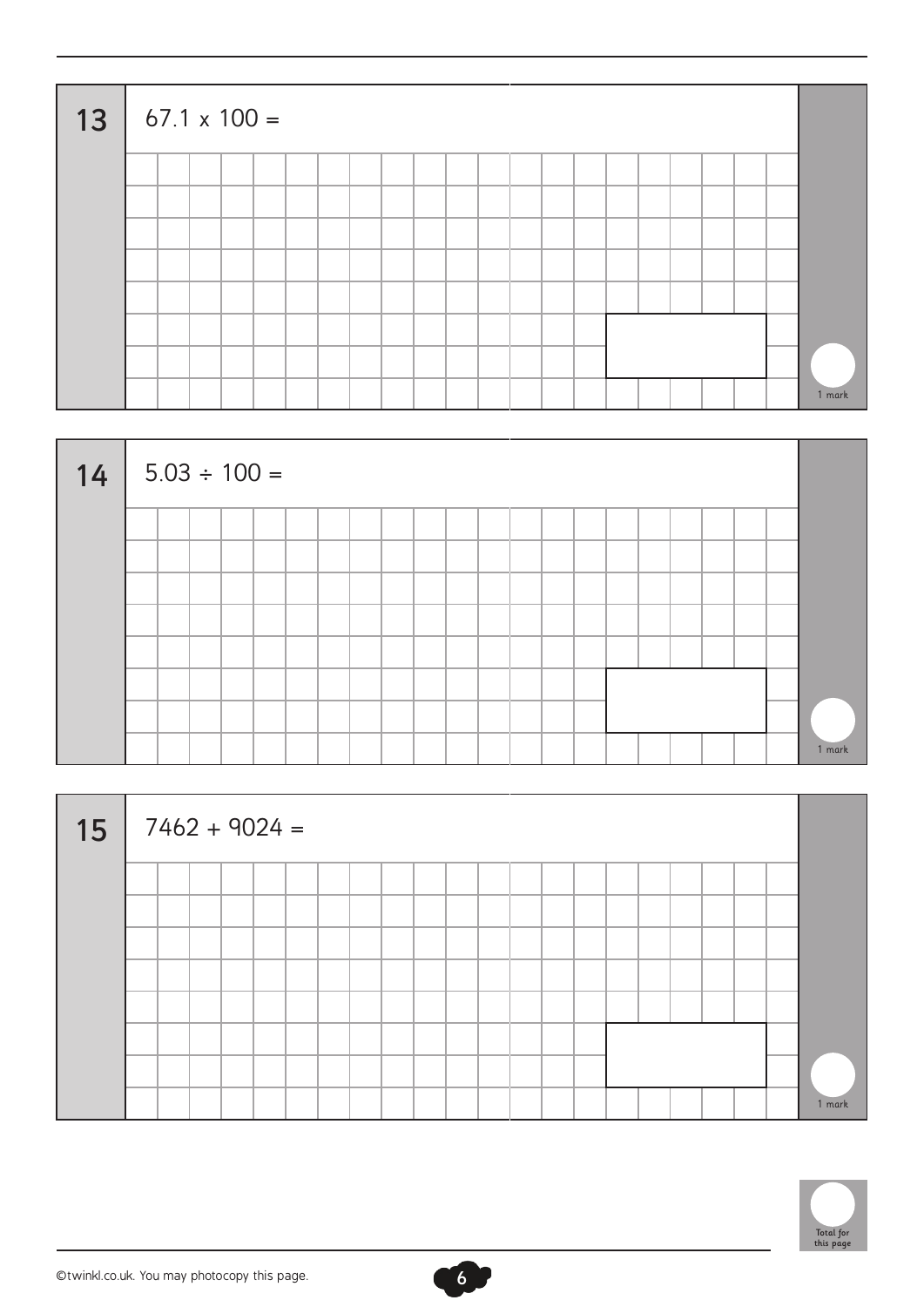| $16 \mid 300 \times 9 =$ |  |  |  |  |  |  |  |  |  |  |        |
|--------------------------|--|--|--|--|--|--|--|--|--|--|--------|
|                          |  |  |  |  |  |  |  |  |  |  |        |
|                          |  |  |  |  |  |  |  |  |  |  |        |
|                          |  |  |  |  |  |  |  |  |  |  |        |
|                          |  |  |  |  |  |  |  |  |  |  |        |
|                          |  |  |  |  |  |  |  |  |  |  |        |
|                          |  |  |  |  |  |  |  |  |  |  |        |
|                          |  |  |  |  |  |  |  |  |  |  |        |
|                          |  |  |  |  |  |  |  |  |  |  | 1 mark |







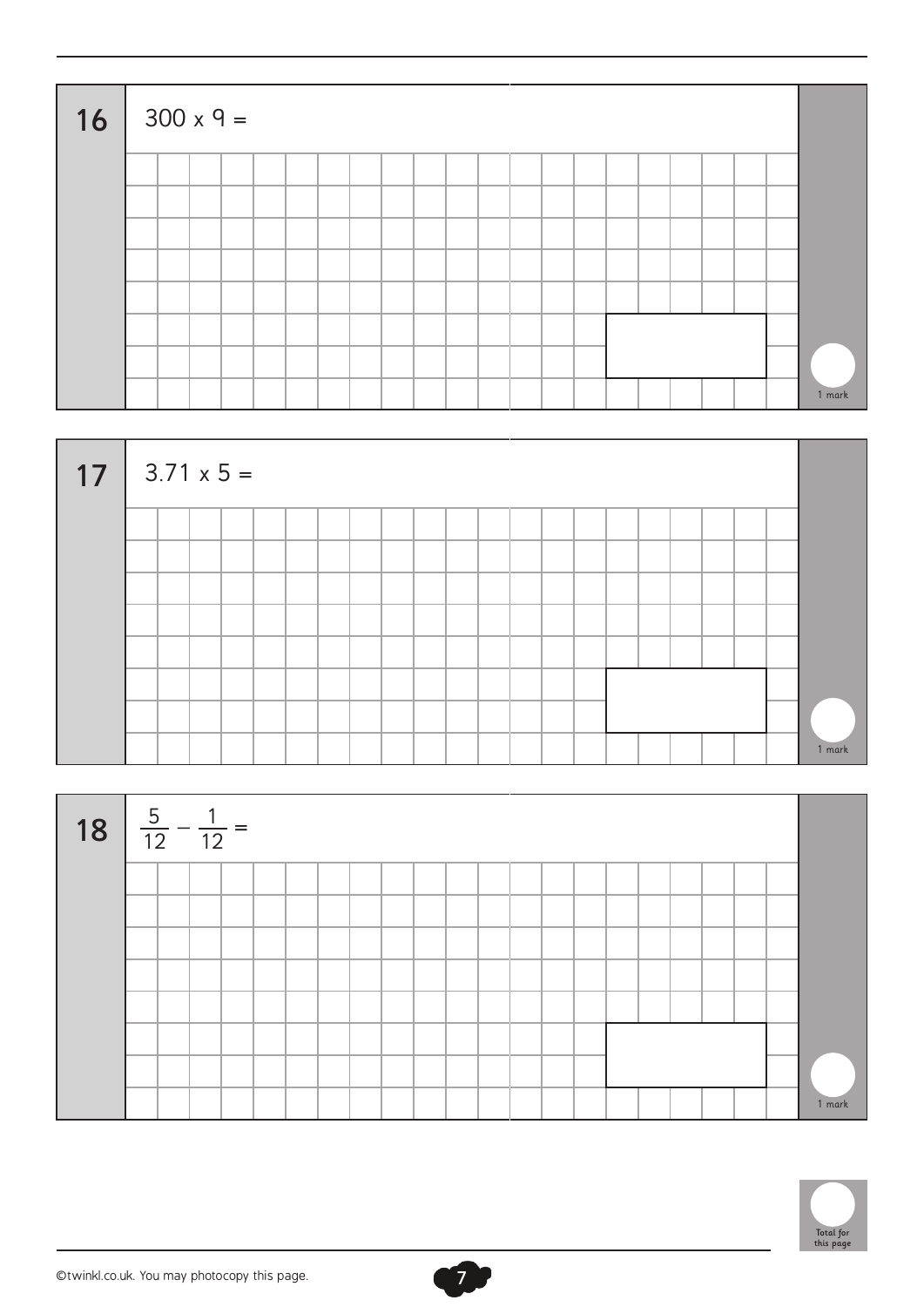| 19 |  | $6732 \div 8 =$ |  |  |  |  |  |  |  |  |        |
|----|--|-----------------|--|--|--|--|--|--|--|--|--------|
|    |  |                 |  |  |  |  |  |  |  |  |        |
|    |  |                 |  |  |  |  |  |  |  |  |        |
|    |  |                 |  |  |  |  |  |  |  |  |        |
|    |  |                 |  |  |  |  |  |  |  |  |        |
|    |  |                 |  |  |  |  |  |  |  |  |        |
|    |  |                 |  |  |  |  |  |  |  |  |        |
|    |  |                 |  |  |  |  |  |  |  |  |        |
|    |  |                 |  |  |  |  |  |  |  |  | 1 mark |



| 21 50% of 2350 = |  |  |  |  |  |  |  |  |  |  |        |
|------------------|--|--|--|--|--|--|--|--|--|--|--------|
|                  |  |  |  |  |  |  |  |  |  |  |        |
|                  |  |  |  |  |  |  |  |  |  |  |        |
|                  |  |  |  |  |  |  |  |  |  |  |        |
|                  |  |  |  |  |  |  |  |  |  |  |        |
|                  |  |  |  |  |  |  |  |  |  |  |        |
|                  |  |  |  |  |  |  |  |  |  |  |        |
|                  |  |  |  |  |  |  |  |  |  |  |        |
|                  |  |  |  |  |  |  |  |  |  |  | 1 mark |

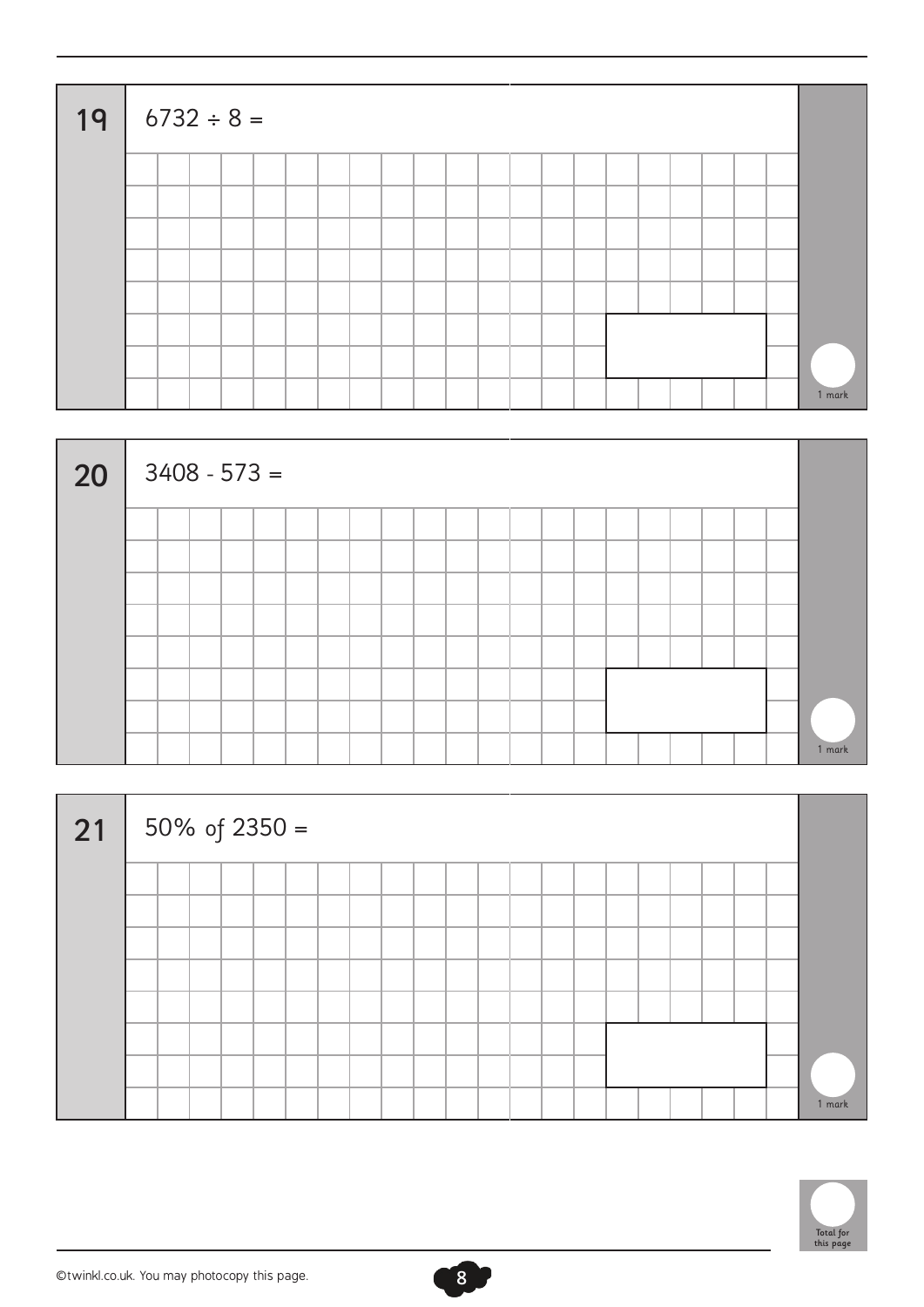| 22 |  | $60$ 100 - 900 = |  |  |  |  |  |  |  |  |  |        |
|----|--|------------------|--|--|--|--|--|--|--|--|--|--------|
|    |  |                  |  |  |  |  |  |  |  |  |  |        |
|    |  |                  |  |  |  |  |  |  |  |  |  |        |
|    |  |                  |  |  |  |  |  |  |  |  |  |        |
|    |  |                  |  |  |  |  |  |  |  |  |  |        |
|    |  |                  |  |  |  |  |  |  |  |  |  |        |
|    |  |                  |  |  |  |  |  |  |  |  |  |        |
|    |  |                  |  |  |  |  |  |  |  |  |  |        |
|    |  |                  |  |  |  |  |  |  |  |  |  | 1 mark |





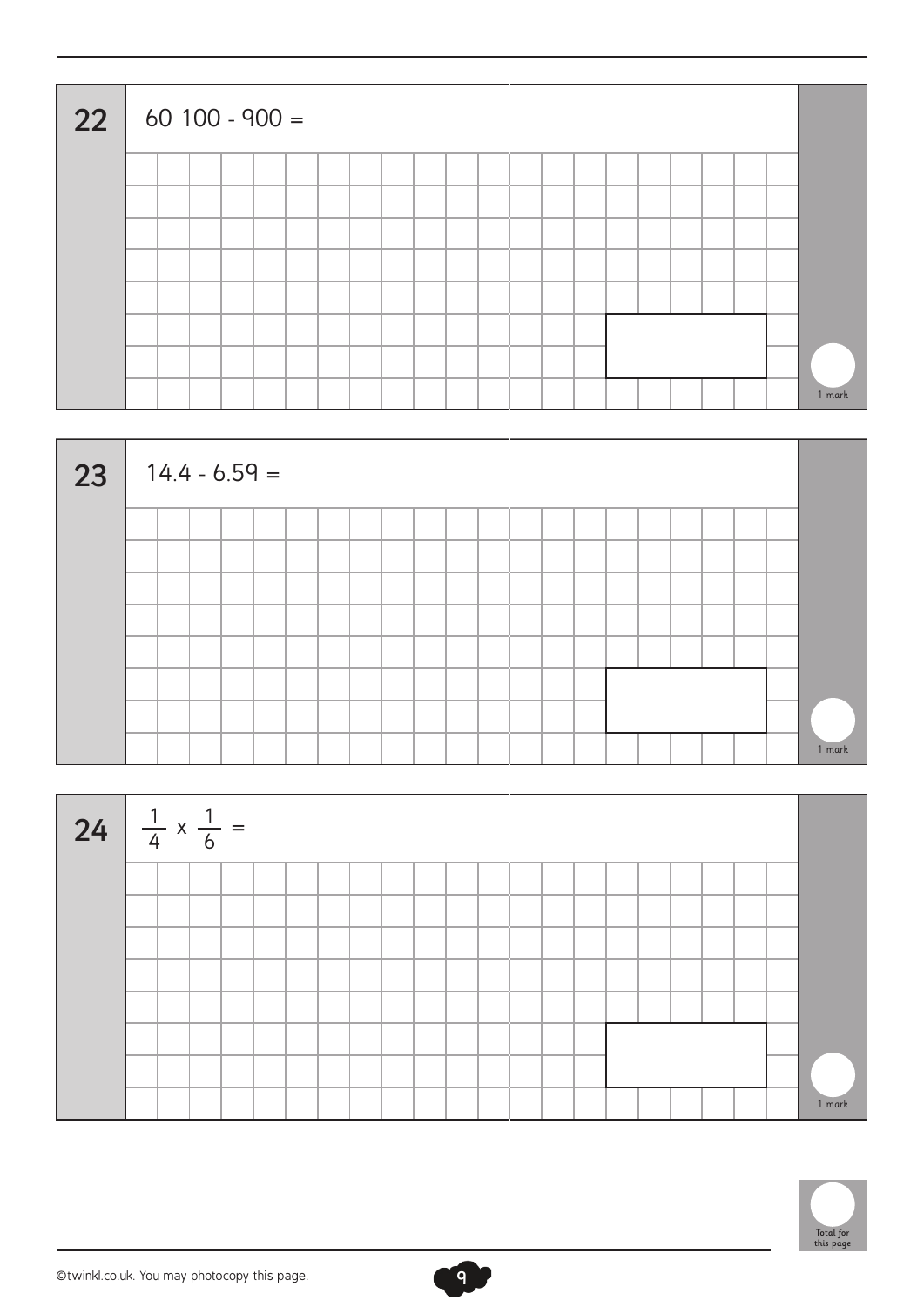| 25 |  | $309$ 712 - 69 087 = |  |  |  |  |  |  |  |  |  |        |
|----|--|----------------------|--|--|--|--|--|--|--|--|--|--------|
|    |  |                      |  |  |  |  |  |  |  |  |  |        |
|    |  |                      |  |  |  |  |  |  |  |  |  |        |
|    |  |                      |  |  |  |  |  |  |  |  |  |        |
|    |  |                      |  |  |  |  |  |  |  |  |  |        |
|    |  |                      |  |  |  |  |  |  |  |  |  |        |
|    |  |                      |  |  |  |  |  |  |  |  |  |        |
|    |  |                      |  |  |  |  |  |  |  |  |  |        |
|    |  |                      |  |  |  |  |  |  |  |  |  | 1 mark |





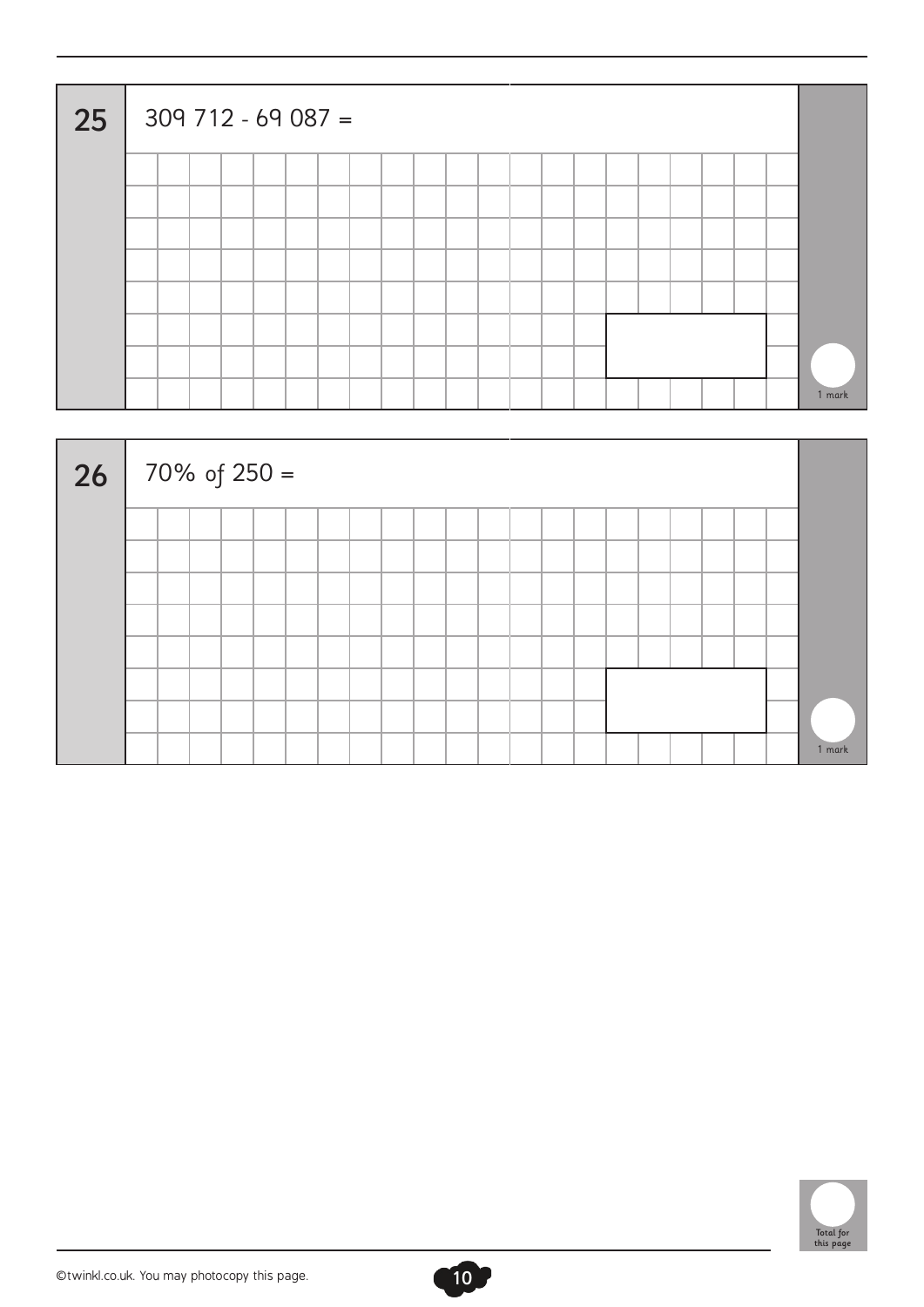| $27   76 \times 31 =$             |             |                                    |  |  |  |  |  |  |  |  |         |
|-----------------------------------|-------------|------------------------------------|--|--|--|--|--|--|--|--|---------|
|                                   |             |                                    |  |  |  |  |  |  |  |  |         |
|                                   |             | $\overline{7}$<br>$\boldsymbol{6}$ |  |  |  |  |  |  |  |  |         |
|                                   | $\mathsf X$ | $3 \mid$<br>$\overline{1}$         |  |  |  |  |  |  |  |  |         |
|                                   |             |                                    |  |  |  |  |  |  |  |  |         |
|                                   |             |                                    |  |  |  |  |  |  |  |  |         |
|                                   |             |                                    |  |  |  |  |  |  |  |  |         |
|                                   |             |                                    |  |  |  |  |  |  |  |  |         |
|                                   |             |                                    |  |  |  |  |  |  |  |  |         |
|                                   |             |                                    |  |  |  |  |  |  |  |  |         |
|                                   |             |                                    |  |  |  |  |  |  |  |  |         |
|                                   |             |                                    |  |  |  |  |  |  |  |  |         |
|                                   |             |                                    |  |  |  |  |  |  |  |  | 2 marks |
|                                   |             |                                    |  |  |  |  |  |  |  |  |         |
| 28 $\frac{3}{5} + 1\frac{1}{6} =$ |             |                                    |  |  |  |  |  |  |  |  |         |
|                                   |             |                                    |  |  |  |  |  |  |  |  |         |
|                                   |             |                                    |  |  |  |  |  |  |  |  |         |
|                                   |             |                                    |  |  |  |  |  |  |  |  |         |
|                                   |             |                                    |  |  |  |  |  |  |  |  |         |
|                                   |             |                                    |  |  |  |  |  |  |  |  |         |
|                                   |             |                                    |  |  |  |  |  |  |  |  |         |
|                                   |             |                                    |  |  |  |  |  |  |  |  |         |
|                                   |             |                                    |  |  |  |  |  |  |  |  | 1 mark  |

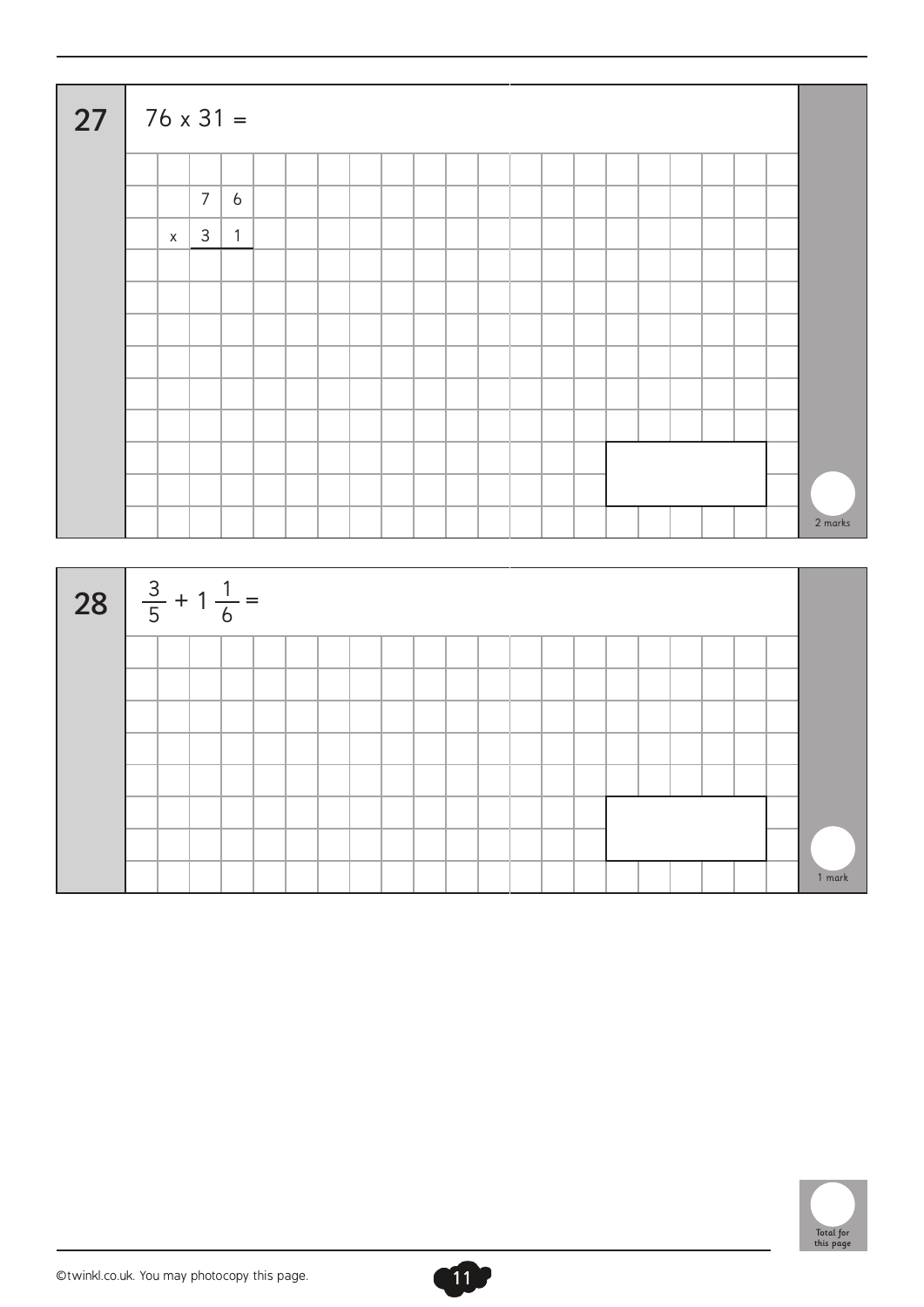| 29 $16 \times 1 \frac{3}{4}$ |  |  |  |  |  |  |  |  |  |  |        |
|------------------------------|--|--|--|--|--|--|--|--|--|--|--------|
|                              |  |  |  |  |  |  |  |  |  |  |        |
|                              |  |  |  |  |  |  |  |  |  |  |        |
|                              |  |  |  |  |  |  |  |  |  |  |        |
|                              |  |  |  |  |  |  |  |  |  |  |        |
|                              |  |  |  |  |  |  |  |  |  |  |        |
|                              |  |  |  |  |  |  |  |  |  |  |        |
|                              |  |  |  |  |  |  |  |  |  |  |        |
|                              |  |  |  |  |  |  |  |  |  |  | 1 mark |





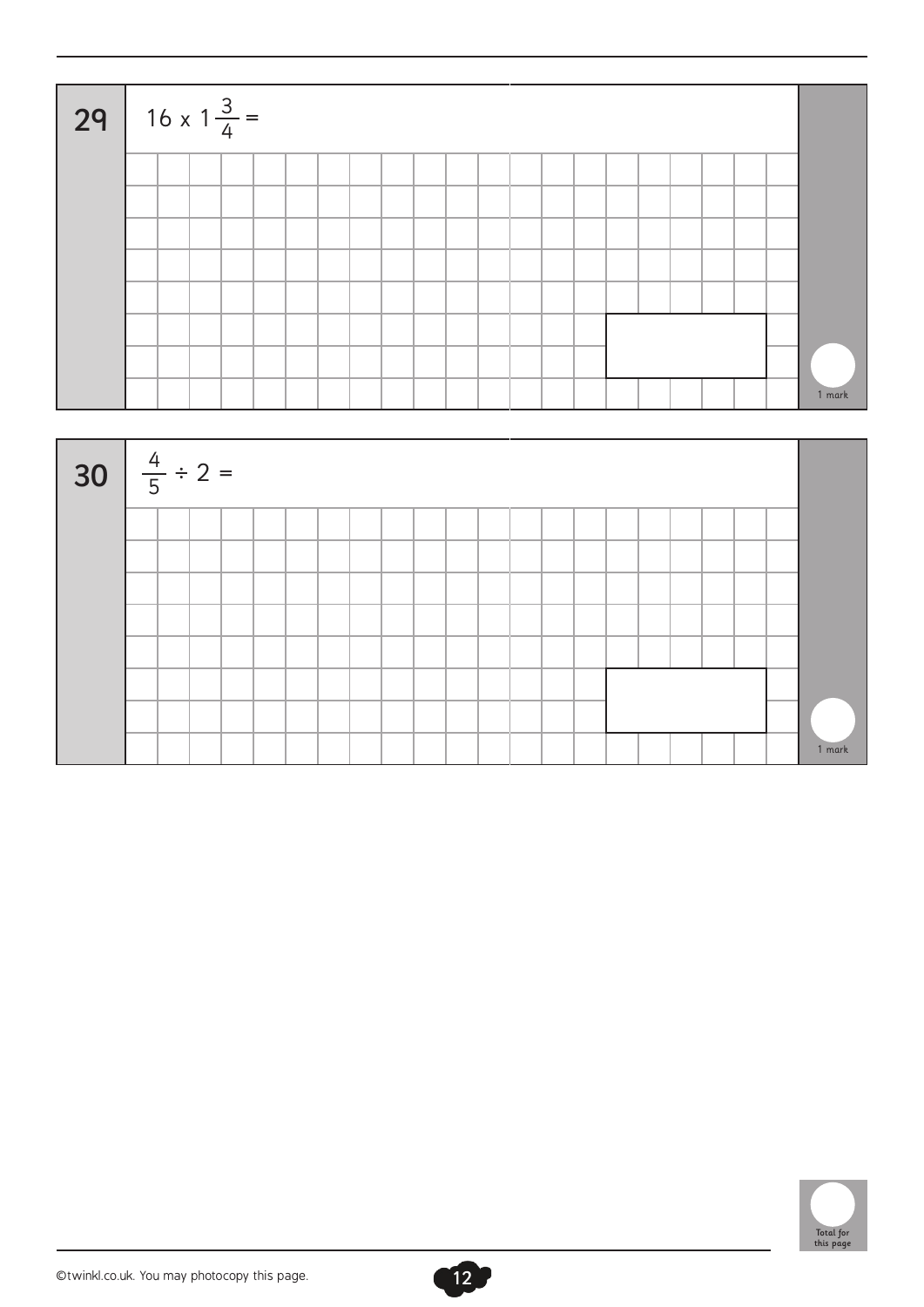| 31                                | $2520 \div 15 =$ |              |   |                |                 |   |                |  |  |  |  |  |  |  |  |  |         |
|-----------------------------------|------------------|--------------|---|----------------|-----------------|---|----------------|--|--|--|--|--|--|--|--|--|---------|
|                                   |                  |              |   |                |                 |   |                |  |  |  |  |  |  |  |  |  |         |
|                                   |                  | $\mathbf{1}$ | 5 | $\overline{2}$ | $5\overline{)}$ | 2 | $\overline{0}$ |  |  |  |  |  |  |  |  |  |         |
|                                   |                  |              |   |                |                 |   |                |  |  |  |  |  |  |  |  |  |         |
|                                   |                  |              |   |                |                 |   |                |  |  |  |  |  |  |  |  |  |         |
|                                   |                  |              |   |                |                 |   |                |  |  |  |  |  |  |  |  |  |         |
|                                   |                  |              |   |                |                 |   |                |  |  |  |  |  |  |  |  |  |         |
|                                   |                  |              |   |                |                 |   |                |  |  |  |  |  |  |  |  |  |         |
|                                   |                  |              |   |                |                 |   |                |  |  |  |  |  |  |  |  |  | 2 marks |
|                                   |                  |              |   |                |                 |   |                |  |  |  |  |  |  |  |  |  |         |
| 32 $2\frac{1}{3} - \frac{2}{5} =$ |                  |              |   |                |                 |   |                |  |  |  |  |  |  |  |  |  |         |
|                                   |                  |              |   |                |                 |   |                |  |  |  |  |  |  |  |  |  |         |

|  | <u>ل</u> |  |  |  |  |  |  |  |  |        |
|--|----------|--|--|--|--|--|--|--|--|--------|
|  |          |  |  |  |  |  |  |  |  |        |
|  |          |  |  |  |  |  |  |  |  |        |
|  |          |  |  |  |  |  |  |  |  |        |
|  |          |  |  |  |  |  |  |  |  |        |
|  |          |  |  |  |  |  |  |  |  |        |
|  |          |  |  |  |  |  |  |  |  |        |
|  |          |  |  |  |  |  |  |  |  |        |
|  |          |  |  |  |  |  |  |  |  | 1 mark |

13

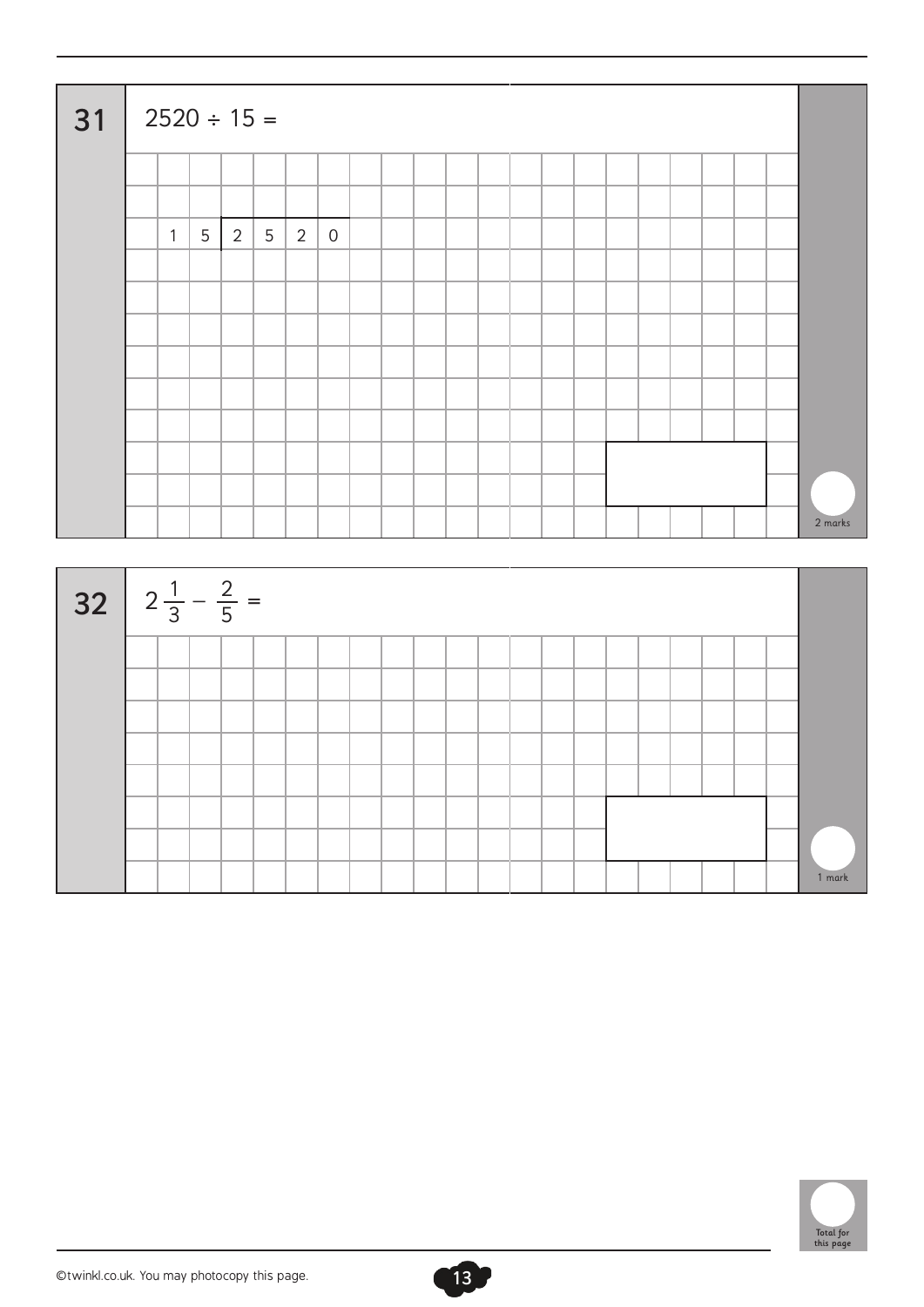| 33 | $2 + 6 \times 4 =$ |  |  |  |  |  |  |  |  |  |  |        |
|----|--------------------|--|--|--|--|--|--|--|--|--|--|--------|
|    |                    |  |  |  |  |  |  |  |  |  |  |        |
|    |                    |  |  |  |  |  |  |  |  |  |  |        |
|    |                    |  |  |  |  |  |  |  |  |  |  |        |
|    |                    |  |  |  |  |  |  |  |  |  |  |        |
|    |                    |  |  |  |  |  |  |  |  |  |  |        |
|    |                    |  |  |  |  |  |  |  |  |  |  |        |
|    |                    |  |  |  |  |  |  |  |  |  |  |        |
|    |                    |  |  |  |  |  |  |  |  |  |  | 1 mark |





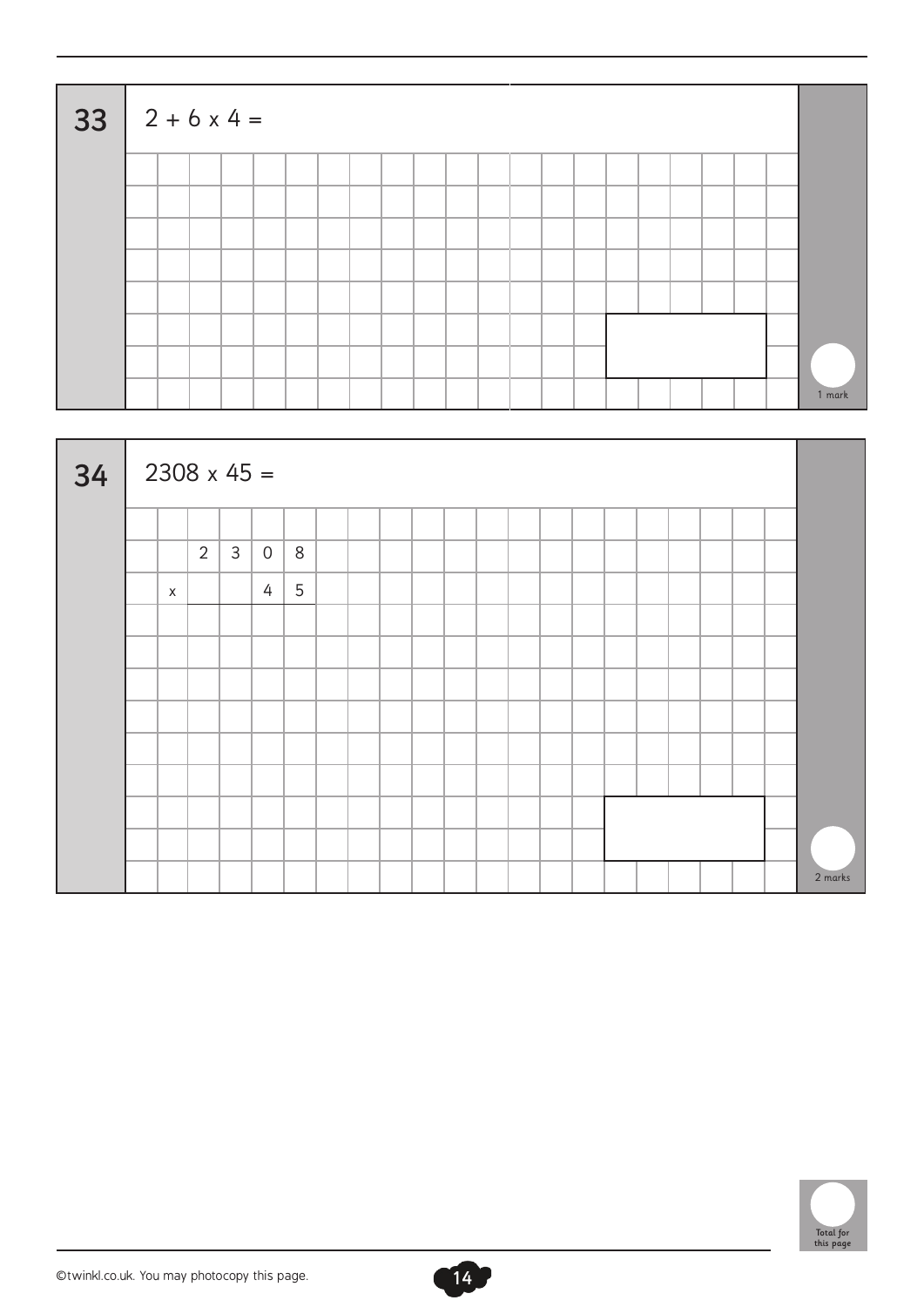| 35 $\frac{3}{7} \div 2 =$ |  |  |  |  |  |  |  |  |  |  |        |
|---------------------------|--|--|--|--|--|--|--|--|--|--|--------|
|                           |  |  |  |  |  |  |  |  |  |  |        |
|                           |  |  |  |  |  |  |  |  |  |  |        |
|                           |  |  |  |  |  |  |  |  |  |  |        |
|                           |  |  |  |  |  |  |  |  |  |  |        |
|                           |  |  |  |  |  |  |  |  |  |  |        |
|                           |  |  |  |  |  |  |  |  |  |  |        |
|                           |  |  |  |  |  |  |  |  |  |  |        |
|                           |  |  |  |  |  |  |  |  |  |  | 1 mark |